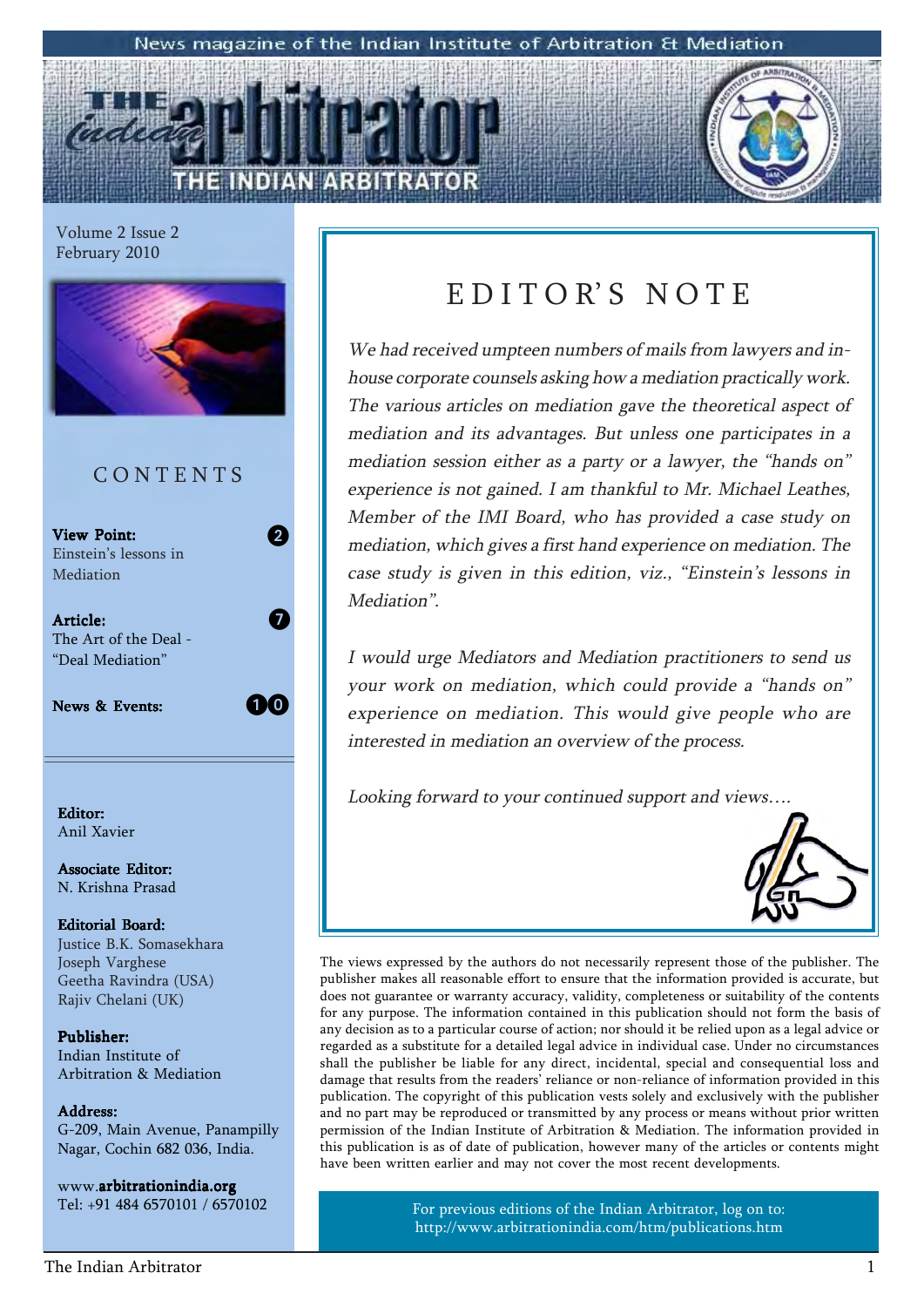#### ARTICLE - Einstein's lessions in Mediation



When two companies

could not agree a price

for a trade mark sale,

they decided to hold

an arbitration followed

by a mediation. Those

involved explain how

this unusual process

worked.

## Einstein's lessons in Mediation CASE STUDY: ARBITRATION - MEDIATION

**Einstein once explained his greatest theory in terms all** of us can understand: "When you are out with a nice girl, an hour seems like a second; when you are standing on a red-hot coal, a second seems like an hour  $-$  that's relativity". Many relativities are connected to opposites. Too often we reject things that are opposite to traditional

beliefs and practices as being unsuitable, contradictory, oxymorons, and un-doable. It is human nature to hate oxymorons. Their relativities are out of balance.

Anecdotal evidence is an oxymoron. So is truthful propaganda. Groucho Marx claimed that military intelligence is also one, though Napoleon would have disagreed; we even buy oxymorons - have you ever seen a label that says "pure 100% orange juice from concentrate"? Einstein himself famously claimed that it was not possible simultaneously to prevent, and to prepare for, war, only to be proved wrong by the advent of nuclear weapons. Life is full of oxymorons. But strip away the superficial reaction and maybe they are not so selfcontradictory in reality. So let's pose another oxymoron: can you have an

arbitration-mediation, an Arb-Med? Not a printing error, this  $-$  an arbitration followed by a mediation.

People who train as facilitative mediators learn that arbitrators are judges  $-$  they make decisions on behalf of argumentative parties who then have to live with the result imposed upon them. Mediators, however, never get judgmental, they merely aid the parties, and any decisions are taken by the parties, not by the mediator. Based on those archetypal characterizations, it appears contradictory for an arbitrator to act as a mediator, and

many would claim that it is an oxymoron for a mediator to arbitrate.

Therefore, they don't do it. Neutrals get asked to act as one, or as the other, but not as both! How can you trust a neutral person with your deepest secrets, your real

> bottom line, your hidden agendas, if that person can impose a decision? It makes no sense.

Another of Einstein's remarks was "If at first an idea is not absurd, there is no hope for it". So, let's not be so hasty and dismissive of the idea of a single neutral being both an arbitrator and a mediator on the same day with the same parties.

Mediators are taught to hypothesize, to search for options for mutual gain. They often ask questions beginning ìWhat if...î as a means to provoke the listener into thinking outside the box.

Einstein would urge us to ask: "What if the neutral was asked to wear two hats, to be an arbitrator and a mediator, but not at the same time? First to be an arbitrator, make a decision, seal the decision in an

envelope without telling the result to the parties, and then become a mediator? What if the parties agreed in advance that they would open the envelope, and be bound by its contents, only if the mediation were to fail to result in an agreed outcome?"

#### A real scenario

PMEC is a small, independent, successful business selling upmarket casual clothing and accessories for men originally themed on 1950s aviator gear  $-$  the kind of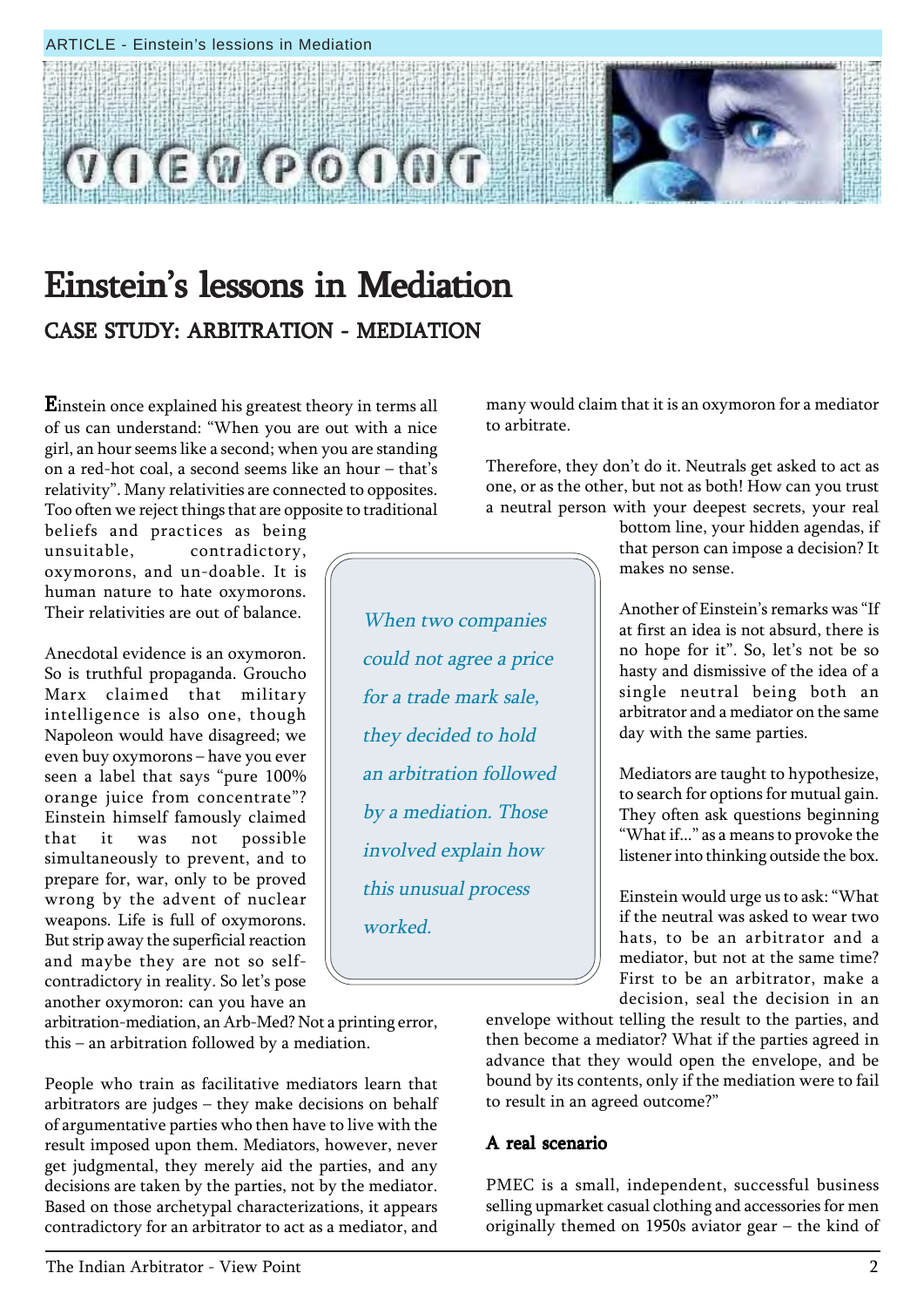ARTICLE - Einstein's lessions in Mediation

wardrobe you would expect to catch the eye of the new breed of Hollywood actors.

BAT is a tobacco company that for decades had owned a series of clothing trade marks that were licensed to PMEC. BAT had no interest in continuing to own the trade marks, and was happy to sell them to PMEC, who preferred to own its own brand names rather than operate under a licence agreement. It was a common  $s$ ituation – a willing buyer, a willing seller, and a simple deal.

Negotiations went well until the discussion, inevitably, turned to value. PMEC had one idea about what it was willing to spend to buy the brand rights, and BAT had another idea about what it was willing to accept in order to sell those brand rights. The two figures were

dramatically different. So it was agreed that each would instruct an independent professional firm expert in valuing brands to arrive at a fair price. It was also agreed that the parties would then exchange their valuation reports and meet again to finalize the value.

The parties did not have a dispute about anything. Nor was either even contemplating a conflict with the other. Both just wanted to do a deal but could not agree on the key issue  $-$  money.

When the valuation reports arrived, and were exchanged, it emerged that the expectations of each party were very different. Two prominent professional firms had arrived at very different valuation results based on the same facts.

#### Bob Bulder, MD of PMEC:

ìI run my own business and own a high percentage of the shares. We are in the fashion business  $-$  it is cyclical, decisions have to be made many months ahead, it is risky, we have to be highly entrepreneurial and for me control is everything. Although we have never had a problem with BAT owning many of the brand names we use on our clothing lines, nevertheless we have always been uncomfortable not actually owning them ourselves. It's rather like the difference between owning the freehold of your home and owning the leasehold. I would rather own the freehold.

For me, buying these trade marks was about the cost of feeling comfortable. BAT was not threatening to take the rights away, or anything like that, and although I

Einstein would urge us to ask: "What if the neutral was asked to wear two hats, to be an arbitrator and a mediator, but not at the same time?

was prepared to pay something for the rights, I had my limits. I also had options. I could have re-branded over time. Or I could have merged with another company and used their brand rights. Or I could have put up with the discomfort and continued to license the rights from BAT. We don't have a lot of capital, and are nowhere near as cash-rich as BAT. Because I had options, I had worked out the upsides and downsides of each one. I knew exactly how much I could spend to buy these trade marks, but obviously, if I could get them for less then I would."

#### Michael Leathes, Head of IP at BAT:

ìMy company had gradually sold off its noncore rights and focused on what it knows best: being a tobacco business. Owning and maintaining these clothing brands was a throw-back to the past. We wanted to divest them,

> but not to give them away. There was really only one buyer - PMEC. They had built a business using these brands and it would have been irresponsible of a company like BAT to threaten to sell the brand rights to a third party just to intimidate PMEC into paying more. So I didn't do it.

> On the other hand, the trade marks in question were certainly not worthless, and the company's shareholders had the right to expect that I would sell them for a fair value. I had an independent valuation in my hands, and I had

shared it with Bob, but it was far above the valuation he had in his hands.'

At a lunch to try and bridge the gap, the two parties discussed the valuation reports each had commissioned. PMEC viewed the BAT valuation report as completely unacceptable and, worse, unaffordable. BAT viewed the PMEC valuation report as equally unacceptable, almost as a give-away. They discussed a principle  $-$  was BAT willing to accept a price below its valuation, and was PMEC willing and able to pay a price above that indicated in its valuation? With affirmative responses on both sides, the next question was: is it possible to agree high and low parameters  $-$  a range within which the agreed valuation would fall? Further discussion resulted in BAT conceding that, despite its independent valuation, it would accept a price of no more than !x and PMEC conceded that despite its independent valuation, it was willing to pay at least !y. Although this was progress  $-$  the parties now had a narrower range within which to find the right number - there was still a large, apparently unbridgeable, gap.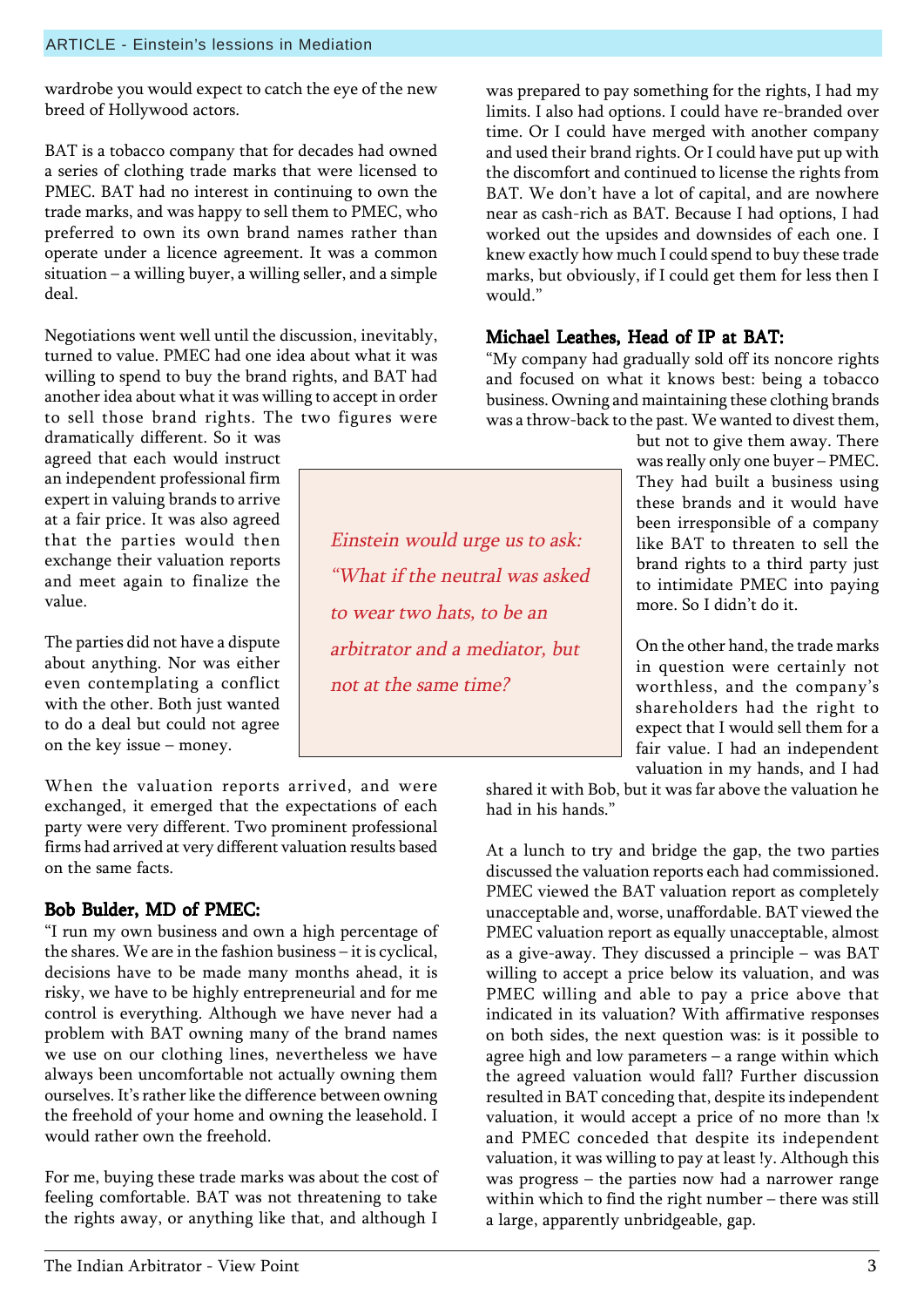#### The options

The most obvious way forward was to arbitrate the valuation issue and both parties would then live by that result. However, both rejected the idea. BAT feared that it would lead to an unacceptably low result and PMEC feared that it would lead to an impossibly high outcome.

Baseball (or final offer) arbitration was an alternative, and it was considered. A neutral person would be invited to read each side's valuations, hear the parties' representations, and then each party would make an offer at which to close the deal. The neutral could then decide which offer was more reasonable, and that would be the offer that closes the deal. The neutral would have no power to suggest or determine any other solution. This was how the salaries of Major League Baseball players were settled. It might have worked here because the technique automatically encourages each party to put forward its best offer to encourage that offer to be the one chosen by the neutral. So the process automatically encourages gap-closing.

A variation on the theme was night baseball, so called because it operates like baseball arbitration with the difference that the parties do not disclose their offers to the neutral but seal them in envelopes; the neutral then makes a decision which is disclosed to the parties, the envelopes are opened, and whichever party's offer is closest to the neutral's decision is the one that prevails.

Mediation was also considered. However, the risk remained that maybe no deal would have emerged, and one party felt this could have wasted time and cost.

The way forward that was eventually chosen was a blend of arbitration and mediation  $-$  an Arb-Med. The parties agreed that they would ask a neutral person to wear two hats, but not simultaneously. The process chosen was simple  $-$  the neutral would spend a morning acting as an arbitrator, and would arrive at a fair and appropriate valuation over lunch but would not disclose that amount to the parties. Instead, the neutral would place the decision in an envelope, place the envelope on the meeting room table, then become a mediator. If, by the end of the afternoon, the parties, with the neutral mediator's help, could not arrive at an agreed outcome, the envelope would be opened and the parties would accept the valuation figure that it contained.

This would not have worked the other way around  $-$  as Med-Arb – where the neutral begins as a mediator, then, if the parties fail to agree an outcome, becomes an arbitrator and renders a decision that binds the parties. Neither of the parties would have revealed their own private circumstances to a mediator who later might metamorphose into an arbitrator with the power to impose a decision on the parties.

The merit in the Arb-Med process over the other options was that an outcome was always guaranteed at the end of the day, but the parties had ample opportunity to control that outcome themselves by arriving at an amicable arrangement.

#### Selecting a neutral

Having agreed on the process for determining the valuation of the intellectual property assets, the next vital ingredient was to identify the neutral. It had to be someone able to act as both an arbitrator on valuations, and also as a mediator. It had to be someone in The Netherlands as the Arb-Med would take place in Amsterdam. The parties agreed to ask ACB Mediation, a member of the MEDAL alliance (comprising leading mediation bodies in five countries), to propose three suitable neutrals. Both parties trusted ACB Mediation to narrow down the choice to neutrals with the right skills and quality. On receipt of a list of three people proposed by ACB, BAT invited PMEC to choose whichever one it liked and that choice would be acceptable to BAT.

#### Manon Schonewille, Director, ACB Mediation, Den Haag:

"Mediation bodies can play a vital role in convening the parties in a common frame of mind  $-$  even if they disagree on matters of substance. After consulting with PMEC and BAT regarding the process to be followed and the profile of the mediator, I considered who among my excellent panel of neutrals was specifically suitable to guide this Arb-Med situation. They wanted a neutral with skills as an arbitrator and as a mediator who was flexible enough to play both roles in one day perfectly. The requested profile was for a business-wise, handson mediator. I have a number of professionals on my panel who have such skills. And they needed a neutral who could quickly get to grips with the esoteric area of intellectual property valuation principles as it relates to the fashion industry.

I put forward three members of my panel. All could have done an excellent job in this situation. BAT had sufficient confidence in my ability to select the right neutrals, none of whom they knew personally by the way, that they were able to let PMEC choose among the three resumés I sent to the parties.

This incredibly important convening role of mediation bodies is often underestimated. A provider like ACB Mediation can speed up a negotiation process tremendously by helping the parties to narrow down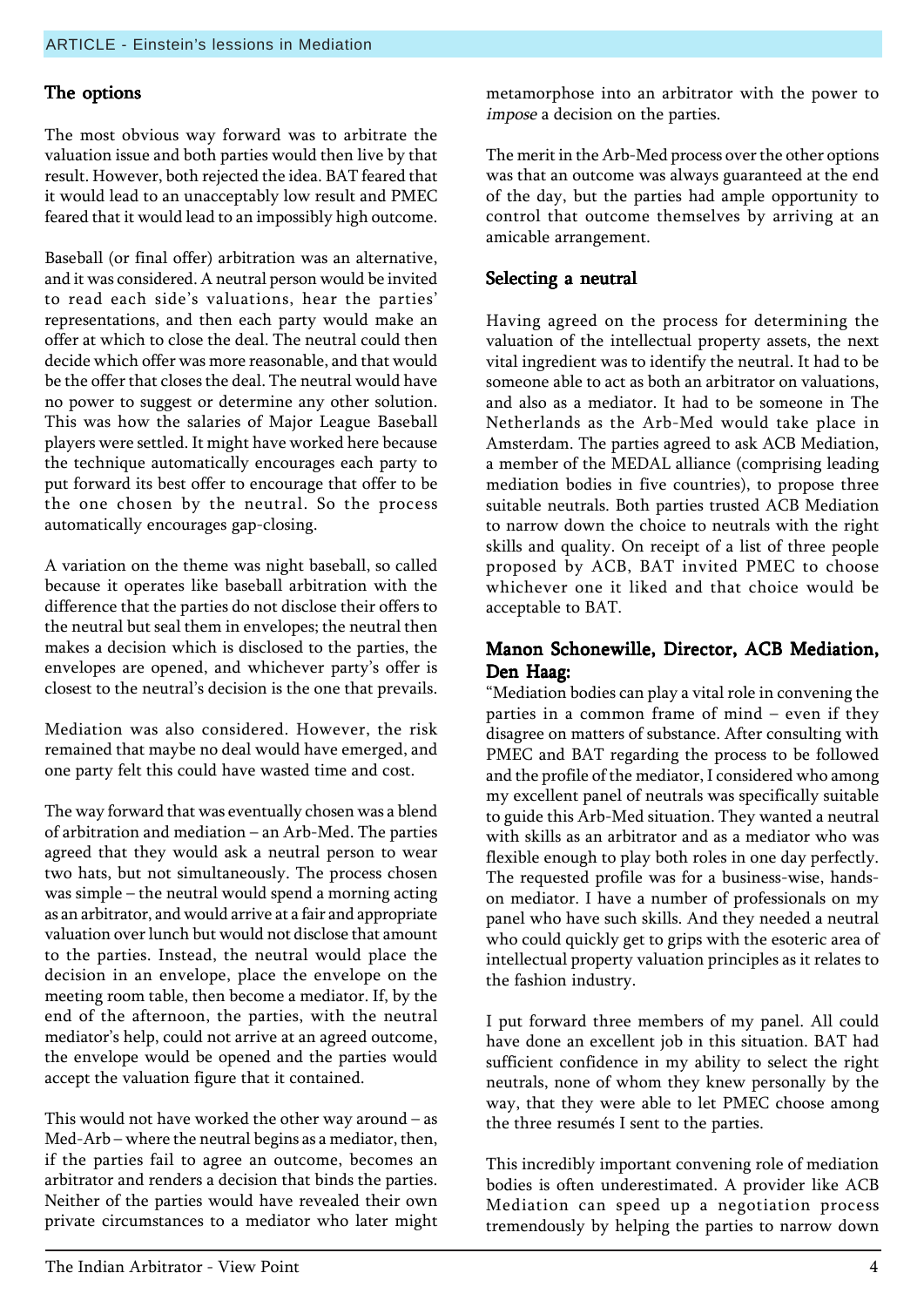the selection based on their own requirements, checking to ensure there are no conflicts of interest or scheduling constraints, and if necessary being there to inter-mediate if the parties need help agreeing on a choice of mediator. It can usually all be done on the phone and by email. I merely set the stage for the performance to begin."

#### The Arb-Med process

As in all mediations, the parties need to sign a mediation agreement which deals with such matters as the sharing of the costs, confidentiality, privileged nature of the discussions and so on. In an Arb-Med, the mediation agreement also needs an "envelope clause". This is a provision which explains that the result of the arbitration phase of the process will not be disclosed immediately to the parties but placed in a sealed envelope, to be opened, and to bind the parties, only if the mediation phase fails to produce a negotiated agreement, or, even if the mediation does result in an agreement, if the parties all agree that the envelope should be opened.

#### Willem Kervers, mediator:

ìThis was the first time I had conducted an Arb-Med. The arbitration phase went smoothly enough. Prior to the day chosen for the mediation, I had read the valuation reports prepared for both PMEC and BAT. Although I was broadly familiar with valuation methodologies, I had also asked the parties in advance if they would share the cost of allowing me access to a valuation expert, someone who had the expertise to answer my questions on valuation technicalities on an objective and impartial basis.

I was aided in this case by the fact that the parties had already agreed parameters within which any valuation for these assets would fall. But the gulf between the two was considerable, and the task before me was challenging. However, with the help of the expert, who I consulted while the parties took a lunch break (leaving me with sandwiches, which in the Netherlands are excellent!), I did arrive at a valuation based on the parties' presentations during the morning session and the facts explained to me."

After lunch the parties returned to the meeting room to see a sealed envelope sitting prominently on the table for all to see. It was a bright day, but even the rays of the afternoon sunshine striking the table did not enable anyone to see what was inside. Curiosity pervaded the atmosphere.

#### Willem Kervers, mediator:

ìI began the afternoon session by emphasizing that I had removed my arbitrator hat. I had done my evaluative job. The output of my arbitrator mode was in that

envelope. I explained that my role had now changed radically; my goal in the afternoon was to assist the parties to arrive at a negotiated agreement to avoid opening the envelope  $-$  an act which would most likely have pleased one party but not both. I considered it vital that the parties considered me differently, even subconsciously. Because of my role in the morning session as an arbitrator, I had to ensure they grasped the distinction. It was a bit easier than I expected, because it was the parties, not ACB or myself, that had suggested an Arb-Med, but all the same, the effort had to be expended."

The mediator held several private sessions with each party, and after two hours had moved them both on to common ground. The gap was closed by exchanging terms that represented value as well as by understanding what each needed to reach a mutual agreement. Heads of agreement were signed and initialled. The deal was done.

#### Bob Bulder, MD of PMEC:

"At the end of this experience, after we shook hands and celebrated the conclusion of the terms on which the brand rights would be transferred to us, I was curious to know what was inside the envelope. Had I negotiated a better deal than would have been possible if I had let someone else decide? So I asked Michael whether he would agree to open the envelope. But he declined. That was fine with me  $-$  I suppose it was just my entrepreneurialism and inquisitiveness coming to the surface!"

#### Michael Leathes, Head of IP at BAT:

"I could understand why Bob wanted to know what the envelope contained. So did I, actually, and for similar reasons. But I declined for a further reason. We had shaken hands. Both of us were happy with the outcome. If we opened the envelope, that situation would most likely change. One of us would suddenly have become unhappy. If the number in the envelope was higher than what we had agreed, then obviously I would be unhappy. If the number was lower, Bob would have been unhappy. To come away from that negotiation with Bob unhappy would also have made me unhappy, despite being better off, because he's a friend. I explained this to Bob. He understood my rationale. It's not about turning a blind eye. Some things are just better not knowing."

And so this deal concluded satisfactorily. The parties never opened the envelope. A huge gap in perceptions of value had been bridged by the mediator finding nonmonetary issues which could be thrown into the pot of consideration and which enabled both parties to get what they needed. The arbitration could not have achieved this because judicial decisions are purely onedimensional.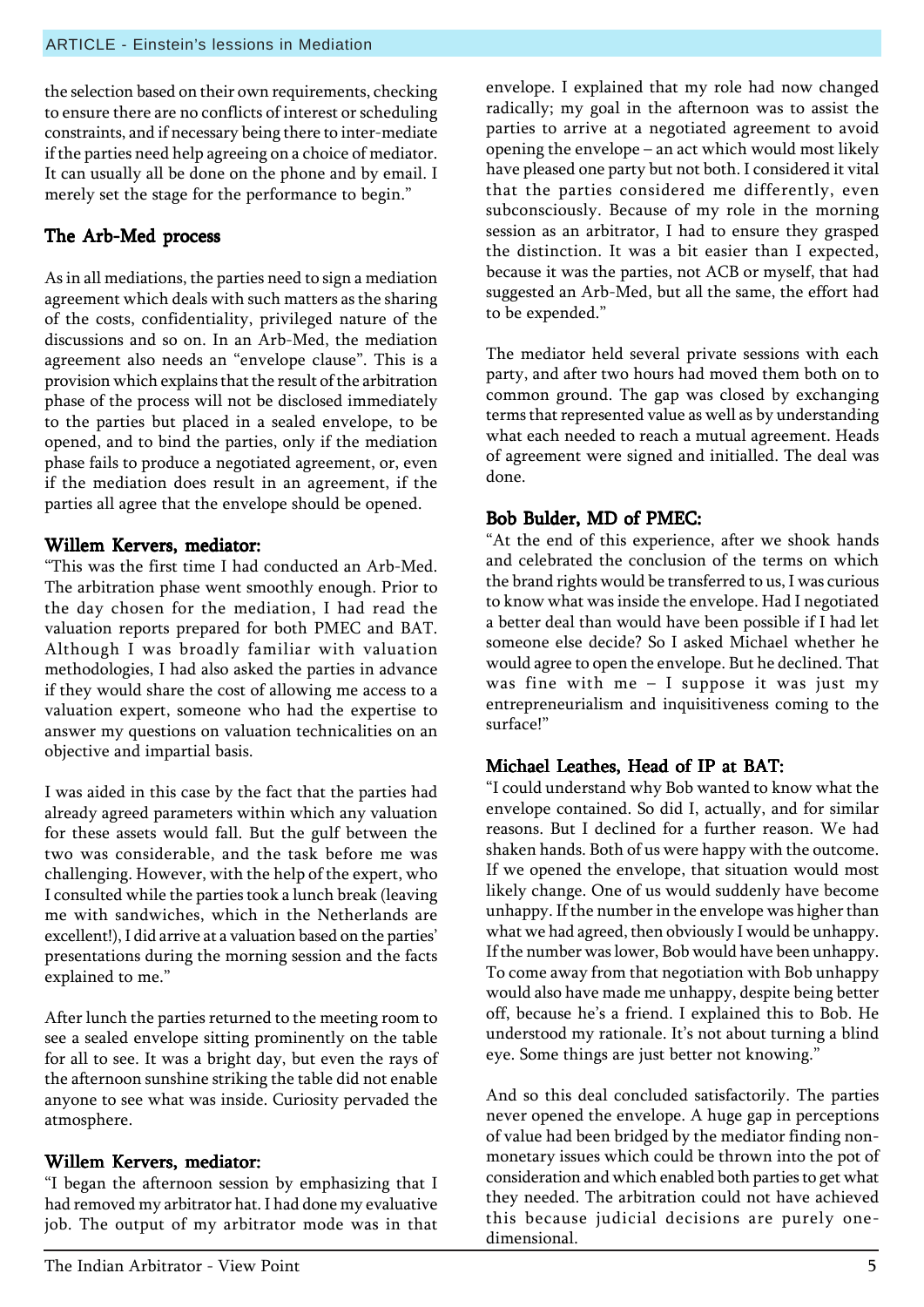#### Manon Schonewille, Director, ACB Mediation, Den Haag:

"In any negotiation, whether in a dispute context or as a straightforward deal, there are dynamics and undercurrents that seal the deal. In this case, the deal sealer was the power of the envelope. Here we had two parties who wanted to do a deal but had different ideas about its value. Because Willem had made a decision, the parties knew they would end the day with a result. But would it have been palatable to both? The envelope represented the potential worst alternative to a negotiated agreement. It served as a constant reminder, a permanent reality check. It influenced both parties to listen more carefully to the other, to be more inventive in seeking solutions, because opening that envelope could leave them worse off. It was psychology at work. The relativity between best and worse case scenarios, and the relative position of the unknown realistic outcome contained in the envelope all played a vital role. Einstein would have been proud of those who took part."

The last word should rest with the Arb-Mediator. Was the result in that envelope much different from what the parties ended up agreeing?

#### Willem Kervers, mediator:

"Maybe. Maybe not. It may be a big question, but it is also the wrong question. The right question is  $-$  did the parties do a good deal? The answer here was Yes. They were pleased. It was also a multi-faceted deal and they worked it out together. It was much better for them than whatever one dimensional number I had written in the envelope. This deal pleased them both. Outcomes don't come better than that."

(Michael Leathes is head of intellectual property, British American Tobacco, London and former Executive Director of IMI. Bob Bulder is managing director, PMEC BV, Amsterdam. Willem Kervers is a mediator in Rotterdam. Manon Schonewille is managing director, ACBMediation, Den Haag

This was first published in Managing Intellectual Property, July 2006)

### Think ... Finding God!

A little boy wanted to meet God. He knew it was a long trip to where God lived, so he packed his suitcase with Twinkies and a six-pack of Root Beer and he started his journey. When he had gone about three blocks, he met an old man. He was sitting in the park just staring at some pigeons. The boy sat down next to him and opened his suitcase. He was about to take a drink from his root beer when he noticed that the old man looked hungry, so he offered him a Twinkie.

He gratefully accepted it and smiled at him. His smile was so pleasant that the boy wanted to see it again, so he offered him a root beer. Again, he smiled at him. The boy was delighted! They sat there all afternoon eating and smiling, but they never said a word.

As it grew dark, the boy realized how tired he was and he got up to leave, but before he had gone more than a few steps, he turned around, ran back to the old man, and gave him a hug. He gave him his biggest smile ever.

When the boy opened the door to his own house a short time later, his mother was surprised by the look of joy on his face.

She asked him, "What did you do today that made you so happy?

"He replied, "I had lunch with God." But before his mother could respond, he added, "You know what? God's got the most beautiful smile I've ever seen!"

Meanwhile, the old man, also radiant with joy, returned to his home. His son was stunned by the look of peace on his face and he asked," Dad, what did you do today that made you so happy?"

He replied, "I ate Twinkies in the park with God." However, before his son responded, he added, "You know, he's much younger than I expected."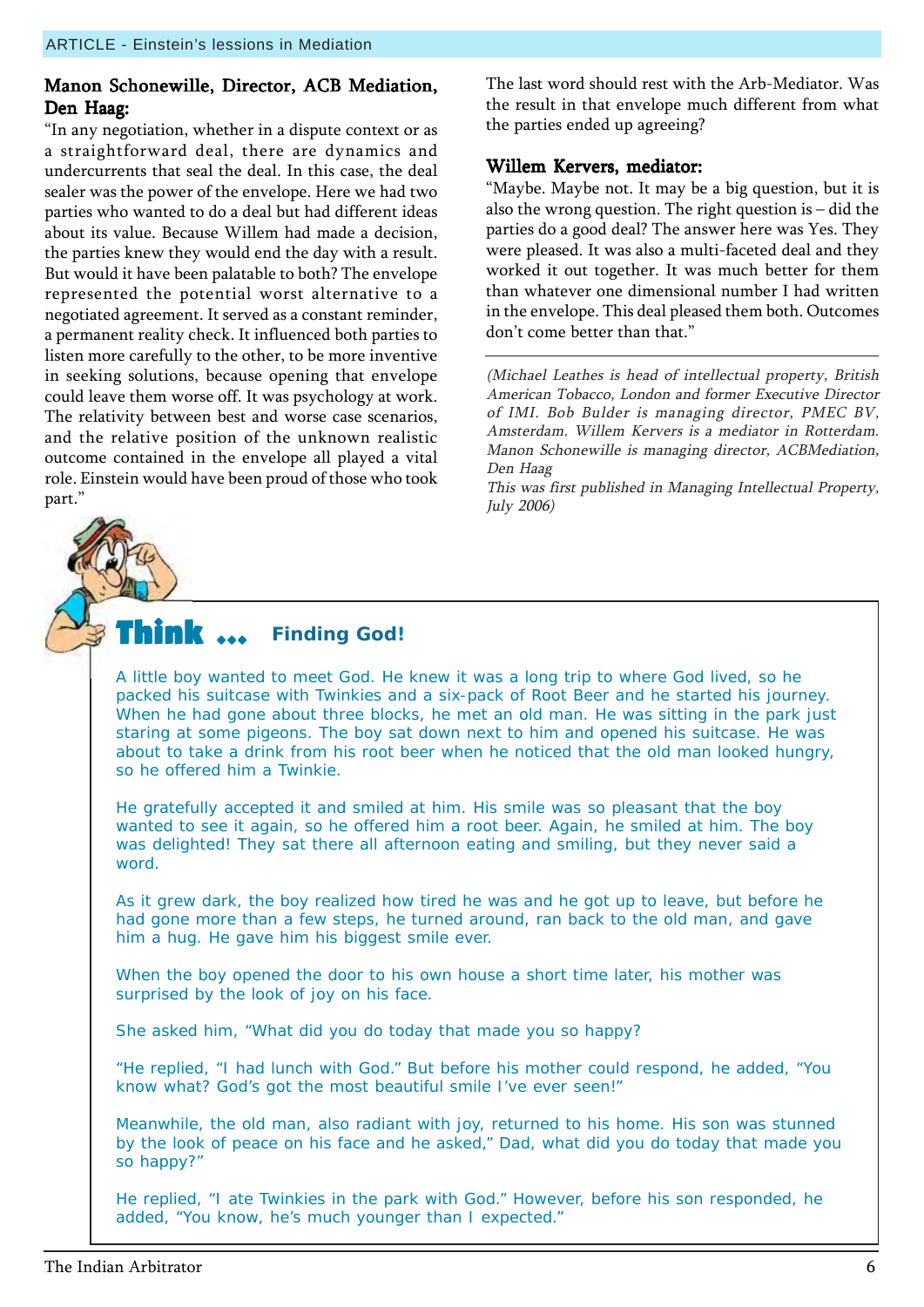

## The Art of the Deal - "Deal Mediation"

: HESHA ABRAMS, ESQ.

Most negotiators move one puny move at a time. Great negotiators negotiate like great chess players, five moves at a time and take actions designed to provoke/ encourage a particular move from their opponent.

 $W<sub>hy</sub>$  is it that everyone knows that the traffic intersection in that part of town is dangerous, but the City doesn't put a stop light there until a child is killed? Once the uproar occurs, the political will to spend the money appears. Why is it that a teenager has to get stinking, filthy drunk before he discovers that alcohol is not so much fun, and that drinking in moderation is a wiser course? We all know we should eat healthier, exercise more, take a vacation, etc, but we don't do it. There is something in human nature that doesn't value preventative care and is more comfortable with crisis management. Why?

After over 20 years of deal making and thousands of negotiations I think it's because human beings are short term gratification oriented. The stock market rewards quarterly increases, not long term planning. The CEO's compensation package rewards stock price increases so there is a natural predilection to achieve short term gains, rather than strategically planning for future long term growth. $1$ 

Great chess players never move one move at a time, they move five moves at a time in their head and can see the whole board and the end game. They also make a move designed to provoke a move from the other side that fits into their long term end game.<sup>1</sup>

Most negotiators move one puny move at a time. Great negotiators negotiate like great chess players, five moves at a time and take actions designed to provoke/ encourage a particular move from their opponent. They know that it is not the battle that must be won, but the war. Allowing your opponent to become overconfident, to become lax in their preparation or due diligence, might allow you to sacrifice one piece in order to gain something of much greater value and/or to position yourself for victory in the whole game.

This same philosophy applies to deal making negotiations. Often, the participants and/or their attorneys in a deal think:

#### (Footnotes)

- 1 See Remarks by the Chairman of the Federal Reserve Board, Alan Greenspan on corporate governance at the Stern School of Business, New York University, New York, March 26, 2002, http://www.federalreserve.gov/BoardDocs/Speeches/2002/ 200203262/default.htm,
- also, Robert Reich's Blog, who was the 22 nd Secretary of Labor for the US, entry dated February 1, 2007,"Bush on CEO Pay, and the Truth about CEO Pay",

http://robertreich.blogspot.com/2007/02/bushonceopayandtruthaboutceopay.

html

 $^2$  Strategies for Chess Players and Other Warriors, By Brian Roche, An *About Chess* guest article~ June 2007.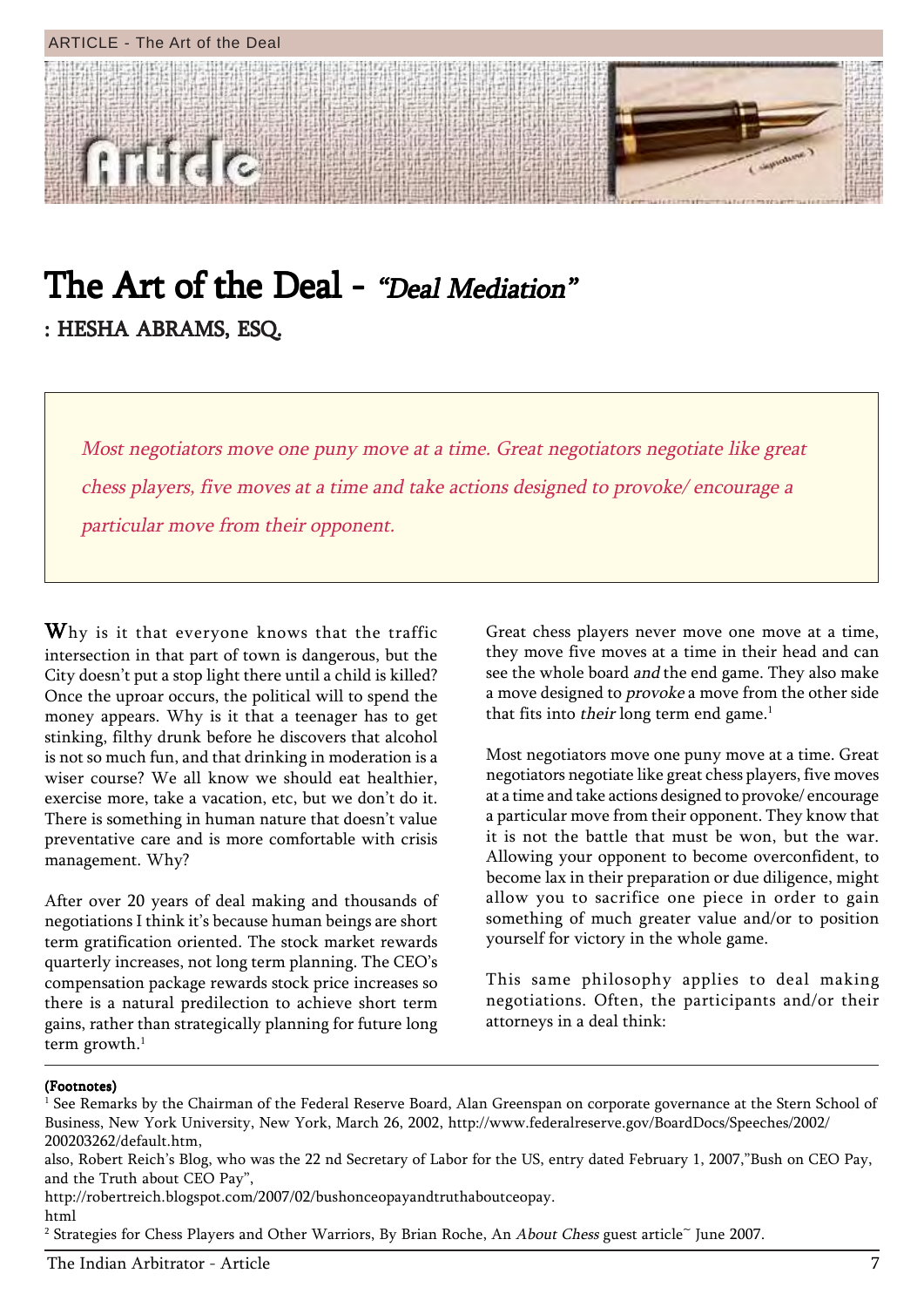#### ARTICLE - The Art of the Deal

"I can do this myself."

"I don't need any outside help."

"I don't want any outside influence."

"I want to retain control."

"I've negotiated many deals and don't need a mediator"

In many instances, these statements and beliefs are accurate and true... $If$  your opposing party in the deal negotiation has an alignment of interest with yours,... If he/she has either compatible or not incompatible negotiating styles and  $...$  If they have an equal self interest in closing a deal.

But what if these statements aren't true? What if strong personalities get in the way? What if you hit a snag and one party wants to appear strong by walking out? Would you lose the deal simply because there wasn't a third party there driving the negotiation? I've often been hired<br>in deals after private

in deals after private negotiations failed and both parties will either be perplexed as to why it fell apart or hypothesize and come up with the wrong reason. As a third party with no skin in the game, a smart business deal mediator can find the correct reason and then come up with a fix.

If you don't diagnose the correct problem, you can't design a workable solution. In negotiation, parties are not fully forthcoming with each

other so you may never know the real reason a deal works, falls apart, or becomes sluggish. Using a deal mediator, you gain insight into the tent of the other side that helps you avoid these pitfalls.

Interestingly, you can be harder and tougher in your own negotiating stance if you also don't have to play conciliator or peacemaker and leave that job to an independent third party. Each party can concentrate on trying to achieve their own negotiation objectives without worrying that it will disrupt or destroy the negotiations because you can safely rely on the deal mediator to keep the game going.

If you have a deal mediator whose job and self interest it is to keep the negotiations going, you can employ time honored and excellent negotiation techniques such as good cop bad cop, referrals to an outside approval mechanism, the walk away etc. You actually achieve greater control because you know you have a deal

If you don't diagnose the correct problem, you can't design a workable solution. In negotiation, parties are not fully forthcoming with each other so you may never know the real reason a deal works, falls apart, or becomes sluggish.

mediator there keeping the train on track for deal culmination.

As a dealmaker for over 20 years, and having conducted thousands of negotiations with tens of thousands of parties, I believe one thing emphatically, there is never only one "right", and never only one "wrong", there are only perspectives, personalities, and positions. Take the exact same facts and change the human beings around the table, and you have an entirely different game. The proof for this supposition is to attend any negotiation simulation and have the same problem given to multiple groups of people and see all the different results that are achieved by the different negotiating teams.<sup>3</sup>

Furthermore, you never know what is going on inside the deep dark recesses of the "other" camp. There might be an IPO brewing, someone might be about to lose his

job, be up for a promotion, have bad loss to gain ratios, have the imminent announcement of a new product or service, or the denial of a crucial governmental approval. All of which has nothing to do with the negotiation at hand factually, but may dramatically influence a desire or non desire to culminate a negotiation. By using a deal mediator, someone with extensive mediation experience as well as sophisticated business acumen,

you can avoid the trap of falling into the unknown of having no information or false information influencing your negotiating posture.

The trick is in hiring the right person. It can't just be any old mediator or former judge. It has to be somebody with sophisticated people skills, well developed negotiation skills, sharp business acumen and a persistent personality. There are often unofficial outsiders in deals i.e. brokers, consultants, investment advisers etc. However, these folks don't have the often magical people moving skills, are tainted by perceived allegiance to one party and have their own self interest that may make them impaired as deal makers.

Bringing in specific deal mediation talent at the onset of negotiations before things haven gotten off track, ensures that the negotiations will stay on track and the chances of a deal culminating dramatically increase. Furthermore, if an ongoing relationship is necessary

#### (Footnotes)

3 Richard J. Klimoski, The Journal of Conflict Resolution, Vol. 22, No. 1 (Mar., 1978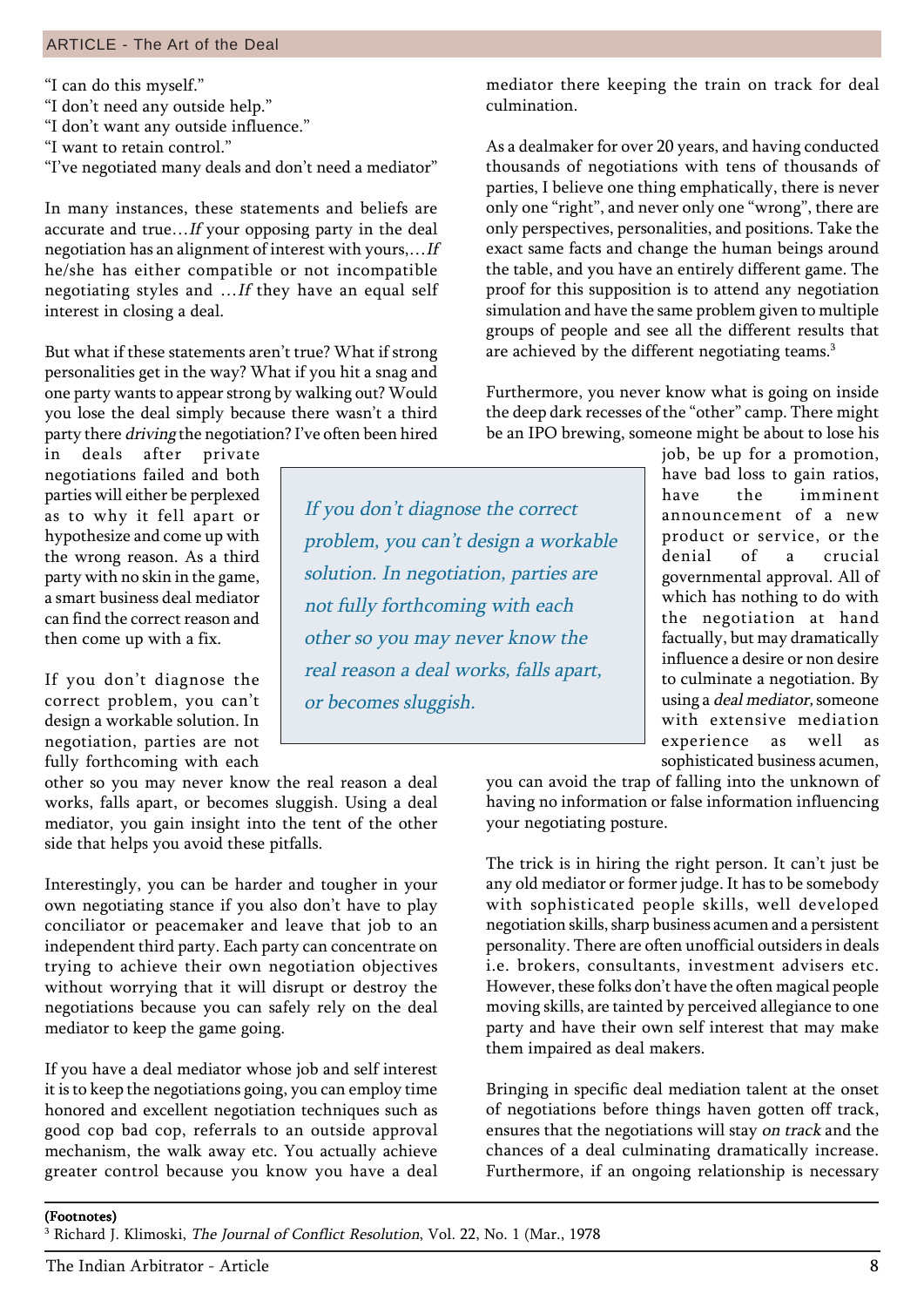#### ARTICLE - The Art of the Deal

between the principles after the deal closes, this ensures that there are no bruised egos or damaged personal relationships that have to be weathered post closing.

Bringing all the resources you have to bolster your negotiating position should be a priority. If you can gain agreement from the other party to hire a deal mediator, the chances for success are improved. If the other party will not agree, still hire a deal maker to work with your team. Her/his skills will still be useful. I've been hired by one party and during the negotiations, began working with their opponent, who began treating me as a

confidant simply because I spoke like a mediator. This enabled me to bring the deal to a successful culmination.

In short, using a deal mediator improves your negotiating position, improves your chances for a successful deal signing, and improves post deal relations between the parties. Wise negotiators anticipate using such talent in their transactions.

(Authot: Hesha Abrams, Esq. is a nationally acclaimed attorney mediator - Abrams Mediation and Negotiation, Inc., Dallas, Texas USA. She specializes in Intellectual Property matters and highly complex, emotional and/or political cases.)

### Interested to contribute Articles?

We would like to have your contributions, provided they are not published else where. Articles should be in English. Please take care that quotations, references and footnotes are accurate and complete. Submissions may be made to the Journals Division, Indian Institute of Arbitration & Mediation, G-209, Main Avenue, Panampilly Nagar, Cochin - 682 036 or editor@arbitrationindia.com.

Publication of the Article will be the discretion of IIAM and submissions made indicates that the author consents, in the event of publication, to automatically transfer all copyrights thereof to the publisher of the IIAM Journal



~Andre Maurois~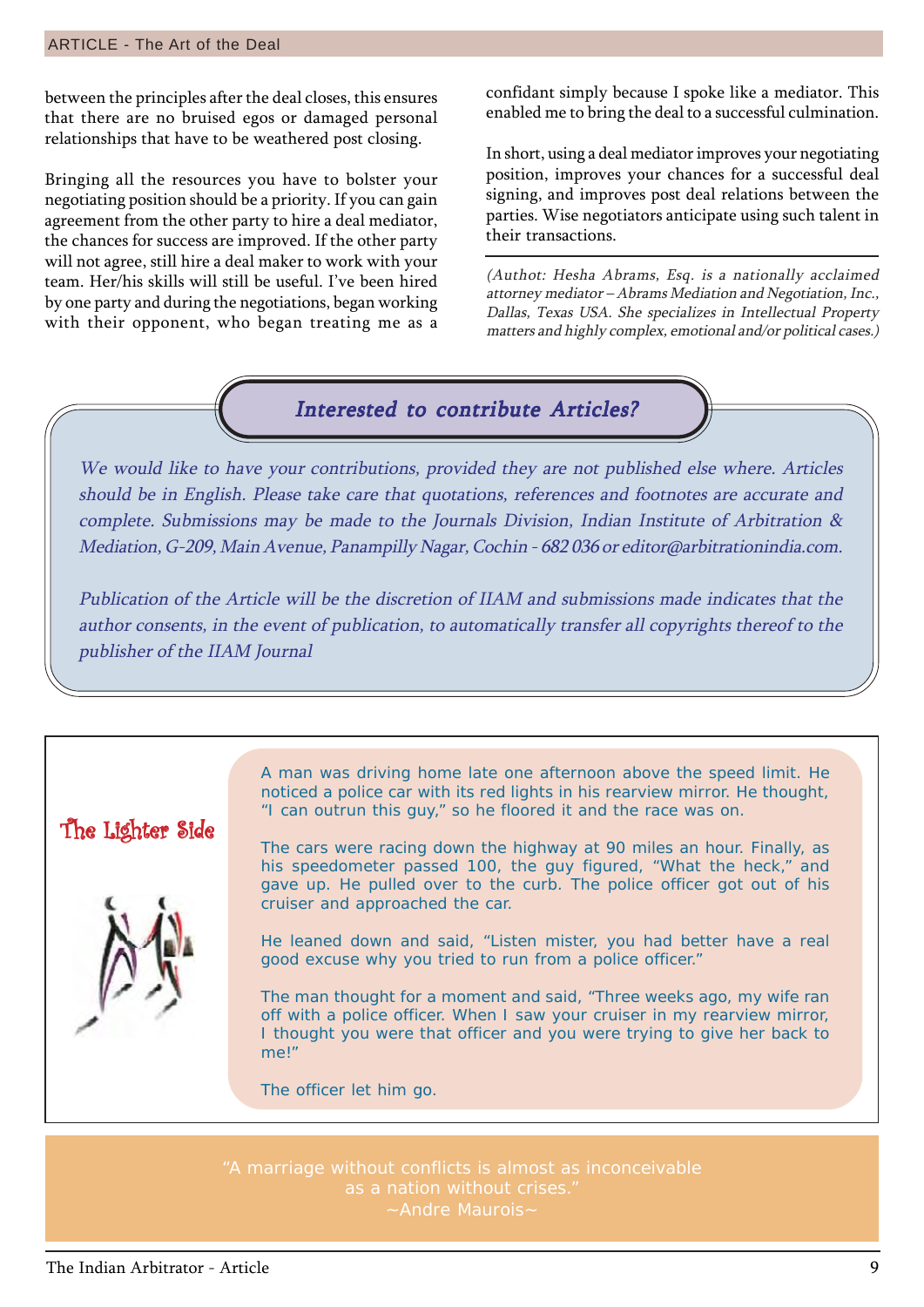# $\mathit{ws} \otimes \mathit{Events}$



The Kingdom of Bahrain today formally launched the Bahrain Chamber of Dispute Resolution and, in the process, became the first country in the world to establish an arbitration "free zone" and introduce the concept of statutory arbitration. The Chamber, an initiative of Bahrain's Ministry of Justice and delivered in partnership with the American Arbitration Association, the world's leading provider of conflict management and dispute resolution services, will be known formally as the BCDR-AAA. Established through unique ADR legislation, the BCDR-AAA will provide the region with a 'best in class' international ADR centre of excellence, but with the distinct added advantage of operating an arbitration "free zone" under Bahrain's new legislation.

## Reforms on International Arbitration Process

The global recession has led to a spike in cross-border commercial disputes, which in turn has led to a rise in international arbitration. But even as more companies turn to arbitration, many in-house lawyers complain that the process, at its worst, can be as costly and time-consuming as litigation. Now an advocacy organization called the Corporate Counsel International Arbitration Group is highlighting the problems in order to encourage reforms. Though CCIAG was launched three years ago, it's just beginning to make its influence felt. The Paris-based group is composed of 50 large multinationals, including General Electric Company, Exxon Mobil Corp. and Siemens AG.

## Foreign Award refused enforcement on ground of Public Policy

For the first time since China acceded to the New York Convention in 1987, a foreign arbitration award has been refused recognition and enforcement in China on public policy grounds. The award was rendered by a tribunal sitting in Paris under the ICC Rules. The claimants were Hemofarm DD, MAG International Trading Company - two Serbian corporations - and a Liechtenstein company, respectively and the respondent was Jinan Yongning Pharmaceutical Co, a Chinese company. The Supreme People's Court found that the award disposed of matters beyond the scope of the arbitration clause contained in the contract between the parties. Since all of the claims relied on the same factual circumstances, this finding alone would have been sufficient basis for refusal in respect of the entire award. Nevertheless, the court went on to consider the public policy grounds. It declared that the tribunal's disposition of matters that were beyond the scope of the arbitration clause and had already been decided by the competent Chinese courts amounted to a violation of China's "judicial sovereignty and the jurisdiction of its judiciary". The court apparently intended to set a precedent on public policy grounds as a bar to recognition and enforcement under the convention.

## Act on time

In a recent decision the Supreme Court of Denmark held that an arbitrator was not independent because of his previous role as an adviser to one of the parties in regards to the contract on which the arbitration tribunal was to decide. However, the arbitration award was not found legally invalid, as the claimant had not stated its objection in time.